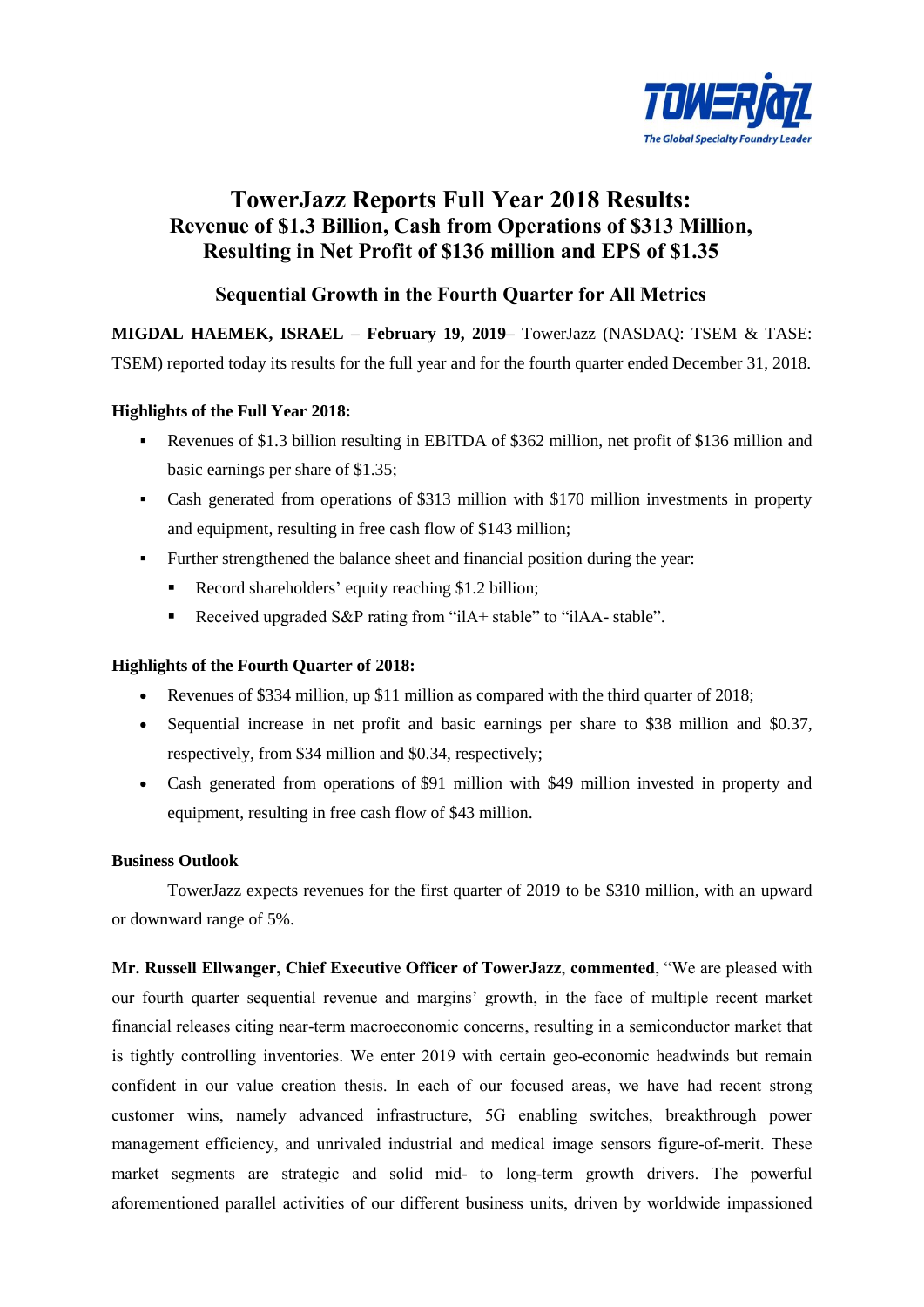human capability, and strengthened by our growing financial resources, will undoubtedly create notable milestones throughout the year."

Ellwanger updated: "We continue to progress with our TPSCo partnership, aligned on a first contract extension of 3 years for the next phase of TPSCo, beginning the second quarter of 2019. We expect similar loading as present run rate, with some changes to the pricing tables, resulting in some revenue reduction from our partner. This is expected to be mitigated by core business revenue growth, mainly 300mm which is presently ramping, strong efficiencies, and TPSCo specific cost reduction activities, enabling margins' growth."

#### **Full Year Results Overview**

Revenues for 2018 were \$1.3 billion compared to \$1.39 billion in 2017. Gross and operating profits for 2018 were \$293 million and \$155 million, respectively, as compared to \$354 million and \$220 million, respectively, in 2017. EBITDA for 2018 was \$362 million, representing 28% EBITDA margin.

Net profit for 2018 was \$136 million, representing \$1.35 basic earnings per share and \$1.32 diluted earnings per share, as compared to \$298 million net profit, or \$3.08 basic earnings per share and \$2.90 diluted earnings per share in 2017. Net profit for 2017 included \$82 million income tax benefit resulted from Israeli deferred tax asset realization following valuation allowance release and \$13 million income tax benefit related to U.S. tax reform.

During 2018, debt was reduced by \$98 million, resulting in an annual financing expenses savings of \$7 million, and included:

 Full conversion of short-term notes in the amount of \$58 million to shares, \$39 million of which were converted during the fourth quarter of 2018.

The notes conversion resulted in annual cash savings of \$5 million.

Post conversion, the current outstanding share count is 105 million and fully diluted share count remains at 108 million, similar to previous quarters;

- In July 2018, the Company early repaid \$40 million loan, initially borrowed in 2016 in relation to the acquisition of the San Antonio fab and its ramp.
- In June 2018, TPSCo restructured its outstanding loans originally due 2018-2020, by early repayment of these loans and obtaining a new approximately \$100 million loan from three leading Japanese banks at improved terms and longer duration through June 2025.

Free cash flow for 2018 was \$143 million, with \$313 million cash from operations, net of \$170 million investments in fixed assets, net. The other main cash activities during 2018 were: \$158 million investment in short-term deposits, marketable securities and other investments (mainly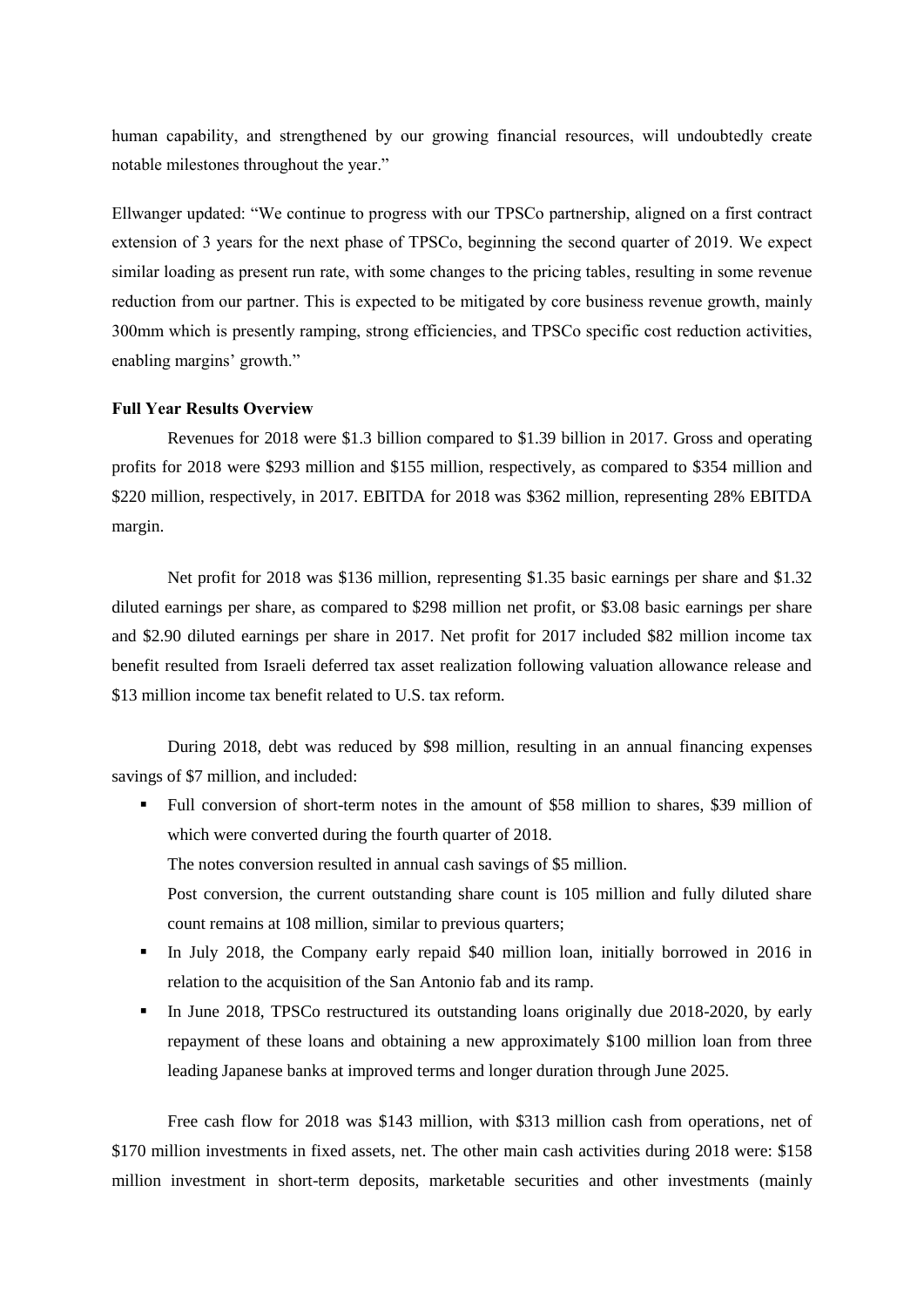interest-bearing bank deposits) and \$49 million of debt repaid, net of debt received, which included mainly the early repayment of the \$40 million loan borrowed in 2016 in relation to the acquisition of the San Antonio fab and its ramp.

Record shareholders' equity as of December 31, 2018 was \$1.24 billion, as compared to \$1.03 billion as of December 31, 2017.

In April 2018, the Company and its series G bonds received an upgraded rating from Ma'alot (an Israeli rating company which is fully owned by S&P Global Ratings). Its previous rating was *ilA+ with a stable horizon* and the new upgraded rating is *ilAA-, with a stable horizon*.

# **Fourth Quarter Results Overview**

Revenues for the fourth quarter of 2018 were \$334 million, \$11 million higher than in the prior quarter and compared to \$358 million in the fourth quarter of 2017.

Gross and operating profits for the fourth quarter of 2018 were \$76 million and \$40 million, respectively, as compared to \$73 million and \$39 million, respectively, in the third quarter of 2018 and as compared to \$89 million and \$54 million, respectively, in the fourth quarter of 2017.

EBITDA for the fourth quarter of 2018 was \$93 million, representing a 28% EBITDA margin, compared with \$89 million in the prior quarter and \$107 million for the fourth quarter of 2017.

Net profit for the fourth quarter of 2018 was \$38 million, or \$0.37 basic earnings per share, as compared to net profit of \$34 million or \$0.34 basic earnings per share in the third quarter of 2018 and \$147 million, or \$1.50 basic earnings per share in the fourth quarter of 2017. Net profit for the fourth quarter of 2017 included \$82 million income tax benefit resulted from Israeli deferred tax asset realization following valuation allowance release and \$13 million income tax benefit related to U.S. tax reform.

Free cash flow for the fourth quarter of 2018 was \$43 million, with \$91 million cash flow from operations and \$49 million investments in fixed assets, net. During the fourth quarter of 2018, \$123 million were invested in deposits, marketable securities and other investments, net (mainly interest-bearing bank deposits).

#### **Teleconference and Webcast**

TowerJazz will host an investor conference call today, Tuesday, February 19, 2019, at 10:00 a.m. Eastern time (9:00 a.m. Central time, 8:00 a.m. Mountain time, 7:00 a.m. Pacific time and 5:00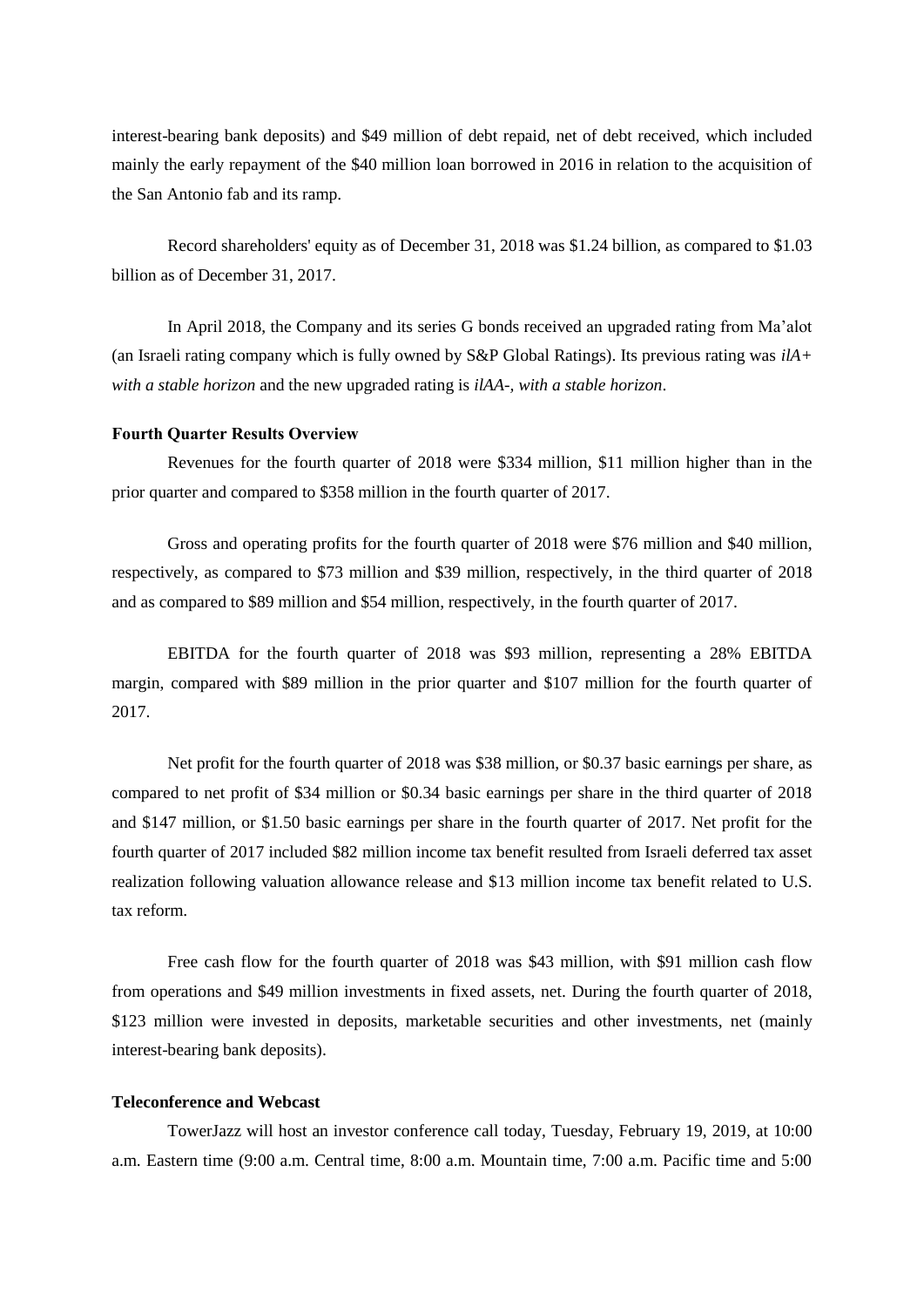p.m. Israel time) to discuss the Company's financial results for the fourth quarter and full year 2018 and its outlook.

This call will be webcast and can be accessed via TowerJazz's website at [www.towerjazz.com](http://www.towerjazz.com/) , or by calling 1-888-668-9141 (U.S. Toll-Free), 03-918-0609 (Israel), +972-3- 918-0609 (International). For those who are not available to listen to the live broadcast, the call will be archived on TowerJazz's website for 90 days.

*The Company presents its financial statements in accordance with U.S. GAAP. The financial information included in the tables below includes unaudited condensed financial data. Some of the financial information in this release, which we describe in this release as "adjusted" financial measures, is non-GAAP financial measures as defined in Regulation G and related reporting requirements promulgated by the Securities and Exchange Commission as they apply to our Company. These adjusted financial measures are calculated excluding one or more of the following: (1) amortization of acquired intangible assets; (2) compensation expenses in respect of equity grants to directors, officers and employees; (3) income tax benefit resulted from Israeli deferred tax asset realization following valuation allowance release; and (4) income tax benefit related to U.S. tax reform. These adjusted financial measures should be evaluated in conjunction with, and are not a substitute for, GAAP financial measures. The tables also present the GAAP financial measures, which are most comparable to the adjusted financial measures, as well as a reconciliation between the adjusted financial measures and the comparable GAAP financial measures. As used and/ or presented in this release, as well as calculated in the tables herein, the term Earnings Before Interest Tax Depreciation and Amortization (EBITDA) consists of net profit in accordance with GAAP, excluding financing and other expense, net, taxes, non-controlling interest, depreciation and amortization expense and stock-based compensation expense. EBITDA is reconciled in the tables below from GAAP operating profit. EBITDA is not a required GAAP financial measure and may not be comparable to a similarly titled measure employed by other companies. EBITDA and the adjusted financial information presented herein should not be considered in isolation or as a substitute for operating profit, net profit or loss, cash flows provided by operating, investing and financing activities, per share data or other profit or cash flow statement data prepared in accordance with GAAP. The term Net Cash, as used and/ or presented in this release, is comprised of cash, cash equivalents, short-term deposits and marketable securities (in the amounts of \$641 million and \$560 million as of December 31, 2018 and December 31, 2017, respectively) less the outstanding principal amount of bank loans (in the amounts of \$100 million and \$138 million as of December 31, 2018 and December 31, 2017, respectively), the outstanding principal amount of capital leases (in the amounts of \$47 million and \$16 million as of December 31, 2018 and December 31, 2017, respectively) and the outstanding principal amount of debentures (in the amount of \$122 million and \$180 million as of December 31, 2018 and December 31, 2017, respectively). The term Net Cash is not a required GAAP financial measure, may not be comparable to a similarly titled measure employed by other companies and should not be considered in isolation or as a substitute for cash, debt, operating profit, net profit or loss, cash flows provided by operating, investing and financing activities, per share data or other profit or cash flow statement data prepared in accordance with GAAP. In addition, the term Free Cash Flow, as used and/ or presented in this release, is calculated to be cash from operating activities (in the amounts of \$91 million and \$85 million for the three months periods ended December 31, 2018 and December 31, 2017, respectively and in the amounts of \$313 million and \$356 million for the years ended December 31, 2018 and December 31, 2017, respectively) less cash for investments in property and equipment, net (in the amounts of \$49 million and \$41 million for the three months periods ended December 31, 2018 and December 31, 2017, respectively and in the amounts of \$170 million and \$165 million for the years ended December 31, 2018 and December 31, 2017, respectively). The term Free Cash Flow is not a required GAAP financial measure, may not be comparable to a similarly titled measure employed by other companies and should not be considered in isolation or as a substitute for operating profit, net profit or loss, cash flows provided by operating, investing and financing activities, per share data or other profit or cash flow statement data prepared in accordance with GAAP.*

#### **About TowerJazz**

Tower Semiconductor Ltd. (NASDAQ: TSEM, TASE: TSEM) and its subsidiaries operate collectively under the brand name TowerJazz, the global specialty foundry leader. TowerJazz manufactures next-generation integrated circuits (ICs) in growing markets such as consumer, industrial, automotive, medical and aerospace and defense. TowerJazz's advanced technology is comprised of a broad range of customizable process platforms such as: SiGe, BiCMOS, mixedsignal/CMOS, RF CMOS, CMOS image sensor, integrated power management (BCD and 700V), and MEMS. TowerJazz also provides world-class design enablement for a quick and accurate design cycle as well as Transfer Optimization and development Process Services (TOPS) to IDMs and fabless companies that need to expand capacity. To provide multi-fab sourcing and extended capacity for its customers, TowerJazz operates two manufacturing facilities in Israel (150mm and 200mm), two in the U.S. (200mm) and three facilities in Japan (two 200mm and one 300mm). For more information, please visit [www.towerjazz.com.](http://www.towerjazz.com/)

#### **CONTACTS**:

Noit Levy-Karoubi | TowerJazz | +972 4 604 7066 | [Noit.levi@towerjazz.com](mailto:Noit.levi@towerjazz.com) GK Investor Relations | Gavriel Frohwein, (646) 688 3559 [| towerjazz@gkir.com](mailto:towerjazz@gkir.com)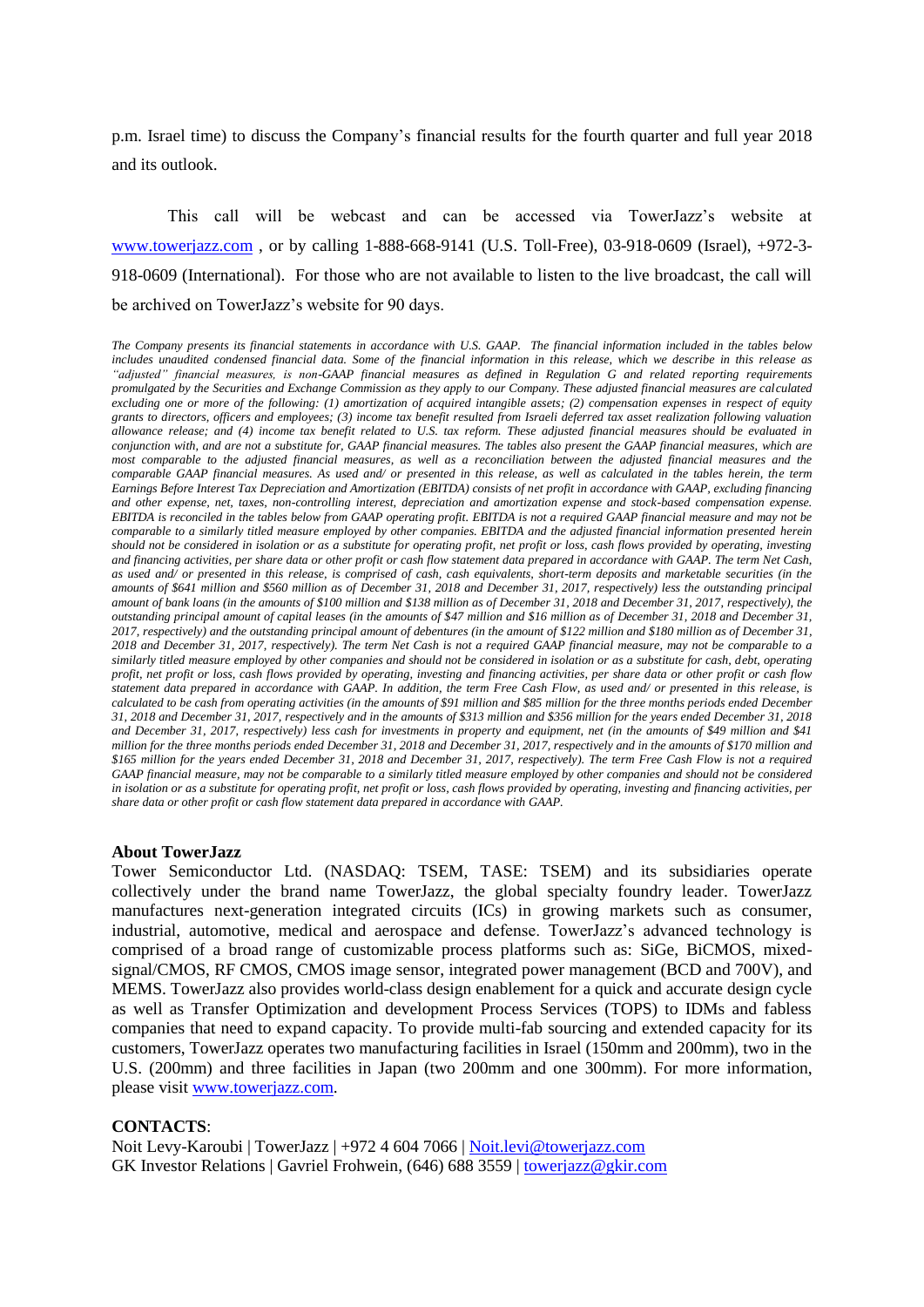*This press release includes forward-looking statements, which are subject to risks and uncertainties. Actual results may vary from those projected or implied by such forward-looking statements and you should not place any undue reliance on such forward-looking statements. Potential risks and uncertainties include, without limitation, risks and uncertainties associated*  with: (i) demand in our customers' end markets; (ii) over demand for our foundry services and/or products that exceeds our *capacity; (iii) maintaining existing customers and attracting additional customers, (iv) high utilization and its effect on cycle time, yield and on schedule delivery which may cause customers to transfer their product(s) to other fabs, (v) operating results fluctuate from quarter to quarter making it difficult to predict future performance, (vi) impact of our debt and other liabilities on our financial position and operations, (vii) our ability to successfully execute acquisitions, integrate them into our business, utilize our expanded capacity and find new business, (viii) fluctuations in cash flow, (ix) our ability to satisfy the covenants stipulated in our agreements with our lender banks and bondholders (as of December 31, 2018 we are in compliance with all such covenants included in our banks' agreements, bond G indenture and others), (x) pending litigation,*  including the shareholder class actions that were filed against the Company, certain officers, its directors and/or its external *auditor in the US and Israel, following a short sell thesis report issued by a short-selling focused firm, which has been dismissed and closed in the US and is still pending in Israel; (xi) our majority stake in TPSCo and integration of the San Antonio fabrication facility, including new customer engagements, qualification and production ramp-up, (xii) the closure of TJP within the scope of restructuring our activities and business in Japan, settling any future claims or potential claims from first parties, (xiii) meeting the conditions set in the approval certificates received from the Israeli Investment Center under which we received a significant amount of grants in past years, (xiv) receipt of orders that are lower than the customer purchase commitments, (xv) failure to receive orders currently expected, (xvi) possible incurrence of additional indebtedness, (xvii) effect of global recession, unfavorable economic conditions and/or credit crisis, (xviii) our ability to accurately forecast financial performance, which is affected by limited order backlog and lengthy sales cycles, (xix) possible situations of obsolete inventory if forecasted demand exceeds actual demand when we manufacture products before receipt of customer orders, (xx) the cyclical nature of the semiconductor industry and the resulting periodic overcapacity, fluctuations in operating results and future average selling price erosion, (xxi) the execution of debt re-financing and/or fundraising to enable the service of our debt and/or other liabilities, (xxii) operating our facilities at high utilization rates which is critical in order to cover a portion or all of the high level of fixed costs associated with operating a foundry, and our debt, in order to improve our results, (xxiii) the purchase of equipment to increase capacity, the timely completion of the equipment installation, technology transfer and raising the funds therefor, (xxiv) the concentration of our business in the semiconductor industry, (xxv) product returns, (xxvi) our ability to maintain and develop our technology processes and services to keep pace with new technology, evolving standards, changing customer and end-user requirements, new product introductions and short product life cycles, (xxvii) competing effectively, (xxviii) use of outsourced foundry services by both fabless semiconductor companies and integrated device manufacturers; (xxix) achieving acceptable device yields, product performance and delivery times, (xxx) our dependence on intellectual property rights of others, our ability to operate our business without infringing others' intellectual property rights and our ability to enforce our intellectual property against infringement, (xxxi) retention of key employees and recruitment and retention of skilled qualified personnel, (xxxii) exposure to inflation, currency rates (mainly the Israeli Shekel and Japanese Yen) and interest rate fluctuations and risks associated with doing business locally and internationally, as well fluctuations in the market price of our traded securities, (xxxiii) issuance of ordinary shares as a result of conversion and/or exercise of any of our convertible securities, as well as any sale of shares by any of our shareholders, or any market expectation thereof, which may depress the market price of our ordinary shares and may impair our ability to raise future capital, (xxxiv) meeting regulatory requirements worldwide, including environmental and governmental regulations; (xxxv) negotiation and closure of a definitive agreement in relation to the fab establishment in China, as well as implementation of this project through required funding and resources and receipt of future proceeds therefrom; and (xxxvi) business interruption due to fire and other natural disasters, the security situation in Israel and other events beyond our control such as power interruptions.* 

*A more complete discussion of risks and uncertainties that may affect the accuracy of forward-looking statements included in this press release or which may otherwise affect our business is included under the heading "Risk Factors" in Tower's most recent filings on Forms 20-F and 6-K, as were filed with the Securities and Exchange Commission (the "SEC") and the Israel Securities Authority. Future results may differ materially from those previously reported. The Company does not intend to update, and expressly disclaims any obligation to update, the information contained in this release.*

#### **# # #**

#### *(Financial tables follow)*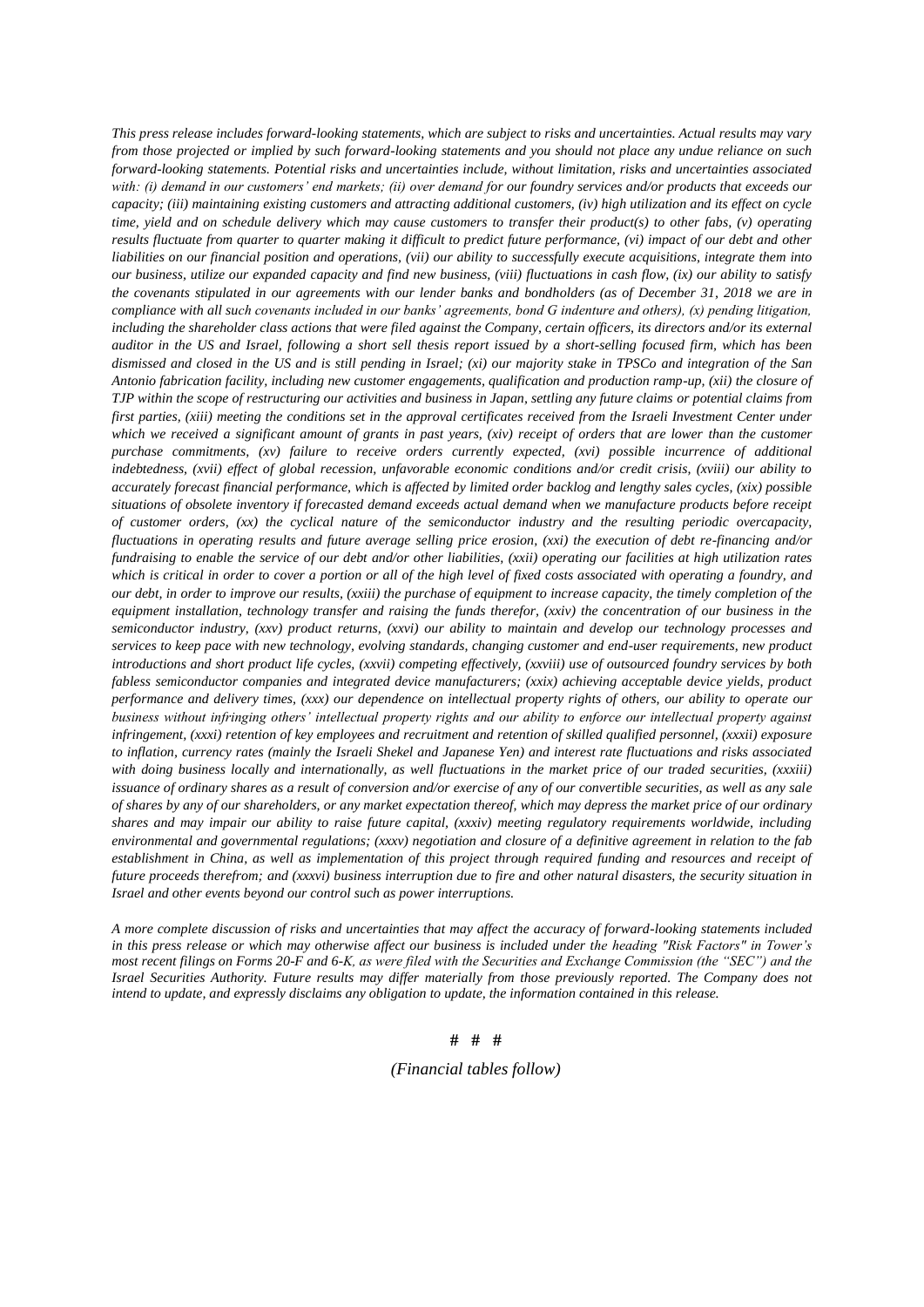### **TOWER SEMICONDUCTOR LTD. AND SUBSIDIARIES CONDENSED CONSOLIDATED BALANCE SHEETS (dollars in thousands)**

|                                               | December 31,       |     | December 31, |
|-----------------------------------------------|--------------------|-----|--------------|
|                                               | 2018               |     | 2017         |
| <b>ASSETS</b>                                 |                    |     |              |
| <b>CURRENT ASSETS</b>                         |                    |     |              |
| Cash and cash equivalents                     | \$<br>385,091      | S.  | 445,961      |
| <b>Short-term deposits</b>                    | 120,079            |     |              |
| <b>Marketable securities</b>                  | 135,850            |     | 113,874      |
| <b>Trade accounts receivable</b>              | 153,409            |     | 149,666      |
| <b>Inventories</b>                            | 170,778            |     | 143,315      |
| Other current assets                          | 22,752             |     | 21,516       |
| <b>Total current assets</b>                   | 987,959            |     | 874,332      |
| <b>LONG-TERM INVESTMENTS</b>                  | 35,945             |     | 26,073       |
| PROPERTY AND EQUIPMENT, NET                   | 657,234            |     | 635,124      |
| <b>INTANGIBLE ASSETS, NET</b>                 | 13,435             |     | 19,841       |
| <b>GOODWILL</b>                               | 7,000              |     | 7,000        |
| DEFERRED TAX AND OTHER LONG-TERM ASSETS, NET  | 88,404             |     | 111,269      |
| <b>TOTAL ASSETS</b>                           | \$<br>1,789,977    | \$. | 1,673,639    |
| <b>LIABILITIES AND SHAREHOLDERS' EQUITY</b>   |                    |     |              |
| <b>CURRENT LIABILITIES</b>                    |                    |     |              |
| Short-term debt                               | \$<br>$10,814$ \$  |     | 105,958      |
| <b>Trade accounts payable</b>                 | 104,329            |     | 115,347      |
| Deferred revenue and customers' advances      | 20,711             |     | 14,338       |
| <b>Other current liabilities</b>              | 67,867             |     | 66,730       |
| <b>Total current liabilities</b>              | 203,721            |     | 302,373      |
| <b>LONG-TERM DEBT</b>                         | 256,669            |     | 228,723      |
| <b>LONG-TERM CUSTOMERS' ADVANCES</b>          | 28,131             |     | 31,908       |
| <b>LONG-TERM EMPLOYEE RELATED LIABILITIES</b> | 13,898             |     | 14,662       |
| DEFERRED TAX AND OTHER LONG-TERM LIABILITIES  | 51,353             |     | 66,267       |
| <b>TOTAL LIABILITIES</b>                      | 553,772            |     | 643,933      |
| TOTAL SHAREHOLDERS' EQUITY                    | 1,236,205          |     | 1,029,706    |
| TOTAL LIABILITIES AND SHAREHOLDERS' EQUITY    | \$<br>1,789,977 \$ |     | 1,673,639    |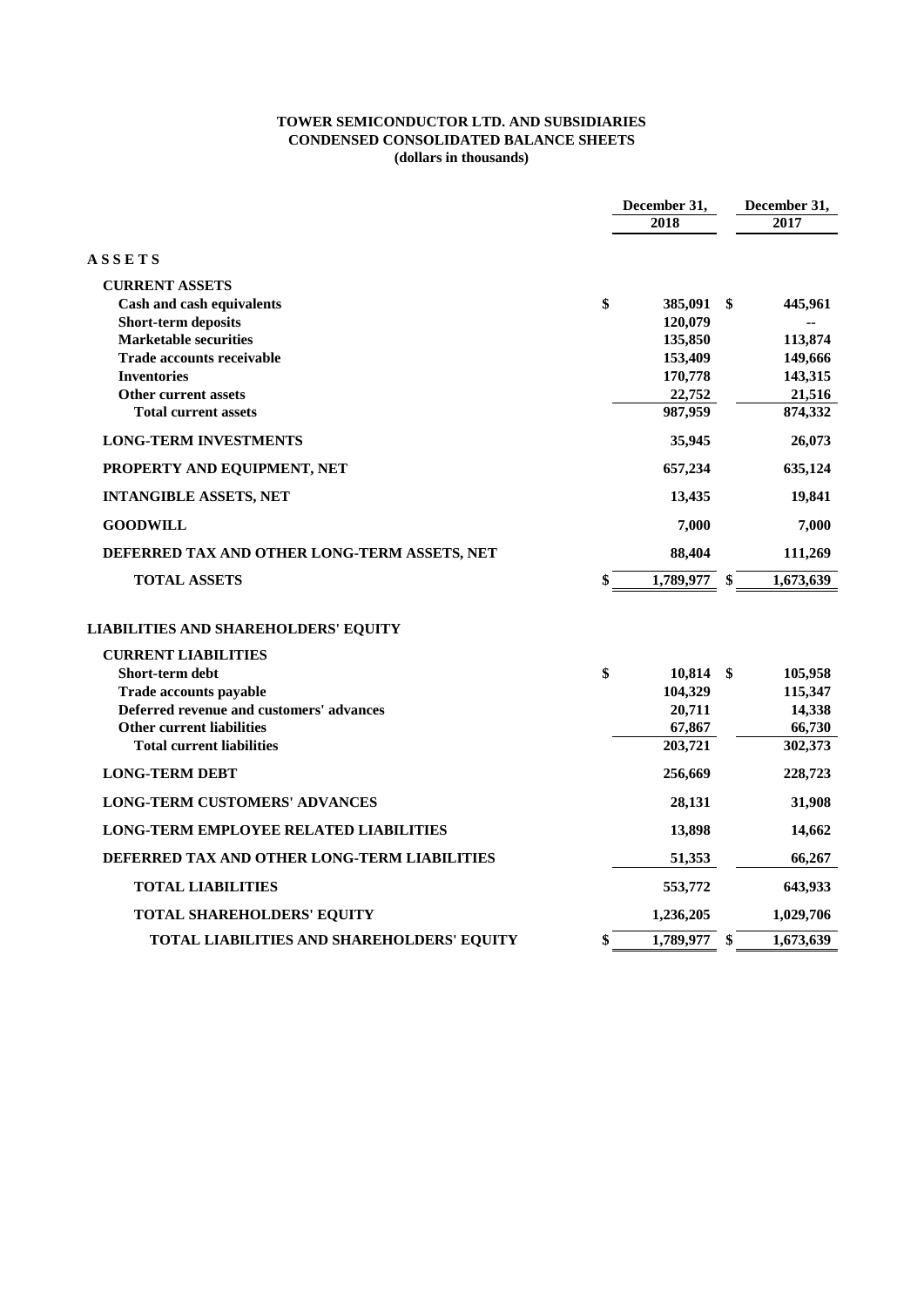#### **TOWER SEMICONDUCTOR LTD. AND SUBSIDIARIES CONDENSED CONSOLIDATED STATEMENTS OF OPERATIONS (UNAUDITED) (dollars and share count in thousands, except per share data)**

|                                                | Three months ended |                   |                   |                   |  |  |  |
|------------------------------------------------|--------------------|-------------------|-------------------|-------------------|--|--|--|
|                                                | December 31.       |                   | September 30,     | December 31,      |  |  |  |
|                                                |                    | 2018              | 2018              | 2017              |  |  |  |
| <b>REVENUES</b>                                | \$                 | 333,590 \$        | 322,596           | 357,614<br>-S     |  |  |  |
| <b>COST OF REVENUES</b>                        |                    | 257,957           | 249,975           | 268,256           |  |  |  |
| <b>GROSS PROFIT</b>                            |                    | 75,633            | 72,621            | 89,358            |  |  |  |
| <b>OPERATING COSTS AND EXPENSES:</b>           |                    |                   |                   |                   |  |  |  |
| <b>Research and development</b>                |                    | 18,378            | 18,236            | 18,370            |  |  |  |
| Marketing, general and administrative          |                    | 17,016            | 15,826            | 16,502            |  |  |  |
|                                                |                    | 35,394            | 34,062            | 34,872            |  |  |  |
| <b>OPERATING PROFIT</b>                        |                    | 40,239            | 38,559            | 54,486            |  |  |  |
| FINANCING AND OTHER EXPENSE, NET               |                    | (3,907)           | (2, 497)          | (7,080)           |  |  |  |
| PROFIT BEFORE INCOME TAX                       |                    | 36,332            | 36,062            | 47,406            |  |  |  |
| INCOME TAX BENEFIT (EXPENSE), NET              |                    | 183               | (2,388)           | $101,236$ (a)     |  |  |  |
| PROFIT BEFORE NON CONTROLLING INTEREST         |                    | 36,515            | 33,674            | 148,642 (a)       |  |  |  |
| NON CONTROLLING INTEREST                       |                    | 1,558             | (28)              | (1, 431)          |  |  |  |
| <b>NET PROFIT</b>                              |                    | 38,073 \$         | 33,646            | 147,211 (a)<br>\$ |  |  |  |
| <b>BASIC EARNINGS PER SHARE</b>                | \$                 | 0.37 <sup>°</sup> | 0.34 <sup>5</sup> | 1.50 (a)          |  |  |  |
| Weighted average number of shares              |                    | 103,997           | 100,158           | 98,312            |  |  |  |
|                                                |                    |                   |                   |                   |  |  |  |
| <b>DILUTED EARNINGS PER SHARE</b>              | \$                 | 0.36<br>-\$       | 0.33              | \$<br>1.40 (a)    |  |  |  |
| Net profit used for diluted earnings per share |                    | 38,073<br>- \$    | 33,646            | \$<br>149,502 (a) |  |  |  |
| Weighted average number of shares              |                    | 105,776           | 102,083           | 106,776           |  |  |  |

**(a) Three months ended December 31, 2017 included \$82,370 Israeli deferred tax asset realization following valuation allowance release and \$12,970 income tax benefit related to U.S. tax reform.**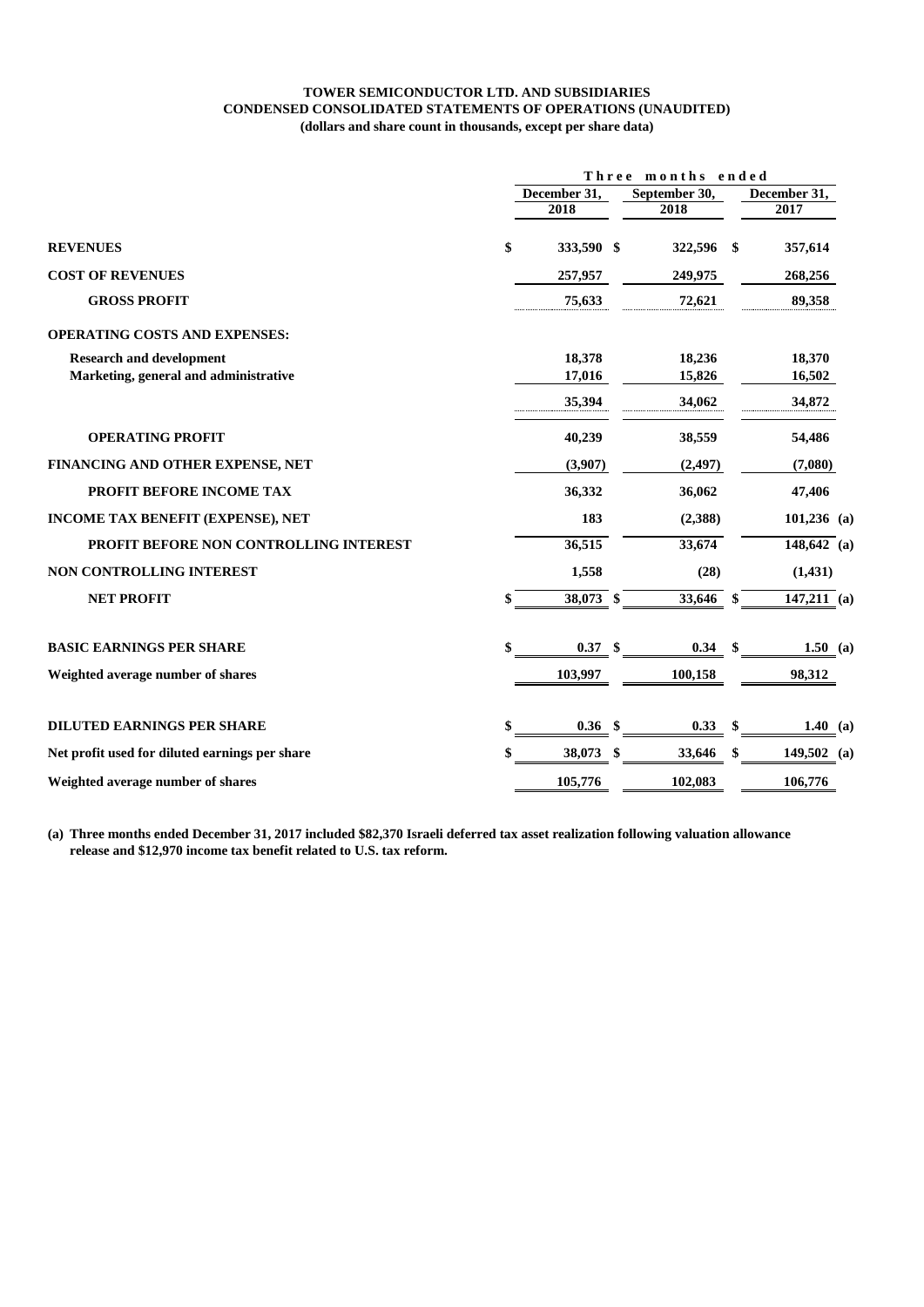# **TOWER SEMICONDUCTOR LTD. AND SUBSIDIARIES CONDENSED CONSOLIDATED STATEMENTS OF OPERATIONS (dollars and share count in thousands, except per share data)**

|                                                |    | <b>Year ended</b><br>December 31, |    |               |  |  |
|------------------------------------------------|----|-----------------------------------|----|---------------|--|--|
|                                                |    |                                   |    |               |  |  |
|                                                |    | 2018                              |    | 2017          |  |  |
| <b>REVENUES</b>                                | \$ | 1,304,034 \$                      |    | 1,387,310     |  |  |
| <b>COST OF REVENUES</b>                        |    | 1,011,087                         |    | 1,033,005     |  |  |
| <b>GROSS PROFIT</b>                            |    | 292,947                           |    | 354,305       |  |  |
| <b>OPERATING COSTS AND EXPENSES:</b>           |    |                                   |    |               |  |  |
| <b>Research and development</b>                |    | 73,053                            |    | 67,664        |  |  |
| Marketing, general and administrative          |    | 64,951                            |    | 66,799        |  |  |
|                                                |    | 138,004                           |    | 134,463       |  |  |
| <b>OPERATING PROFIT</b>                        |    | 154,943                           |    | 219,842       |  |  |
| FINANCING AND OTHER EXPENSE, NET               |    | (15,626)                          |    | (18,074)      |  |  |
| PROFIT BEFORE INCOME TAX                       |    | 139,317                           |    | 201,768       |  |  |
| INCOME TAX BENEFIT (EXPENSE), NET              |    | (5,938)                           |    | 99,888 (a)    |  |  |
| PROFIT BEFORE NON CONTROLLING INTEREST         |    | 133,379                           |    | 301,656 (a)   |  |  |
| <b>NON CONTROLLING INTEREST</b>                |    | 2,200                             |    | (3,645)       |  |  |
| <b>NET PROFIT</b>                              | \$ | 135,579 \$                        |    | $298,011$ (a) |  |  |
| <b>BASIC EARNINGS PER SHARE</b>                | \$ | $1.35$ \$                         |    | 3.08 (a)      |  |  |
| Weighted average number of shares              |    | 100,399                           |    | 96,647        |  |  |
|                                                |    |                                   |    |               |  |  |
| <b>DILUTED EARNINGS PER SHARE</b>              | \$ | $1.32*$                           |    | $2.90$ (a)    |  |  |
| Net profit used for diluted earnings per share | \$ | 135,579                           | \$ | 306,905 (a)   |  |  |
| Weighted average number of shares              |    | 102,517                           |    | 105,947       |  |  |

**(a) Year ended December 31, 2017 included \$82,370 tax benefit resulted from Israeli deferred tax asset realization following valuation allowance release and \$12,970 income tax benefit related to U.S. tax reform.**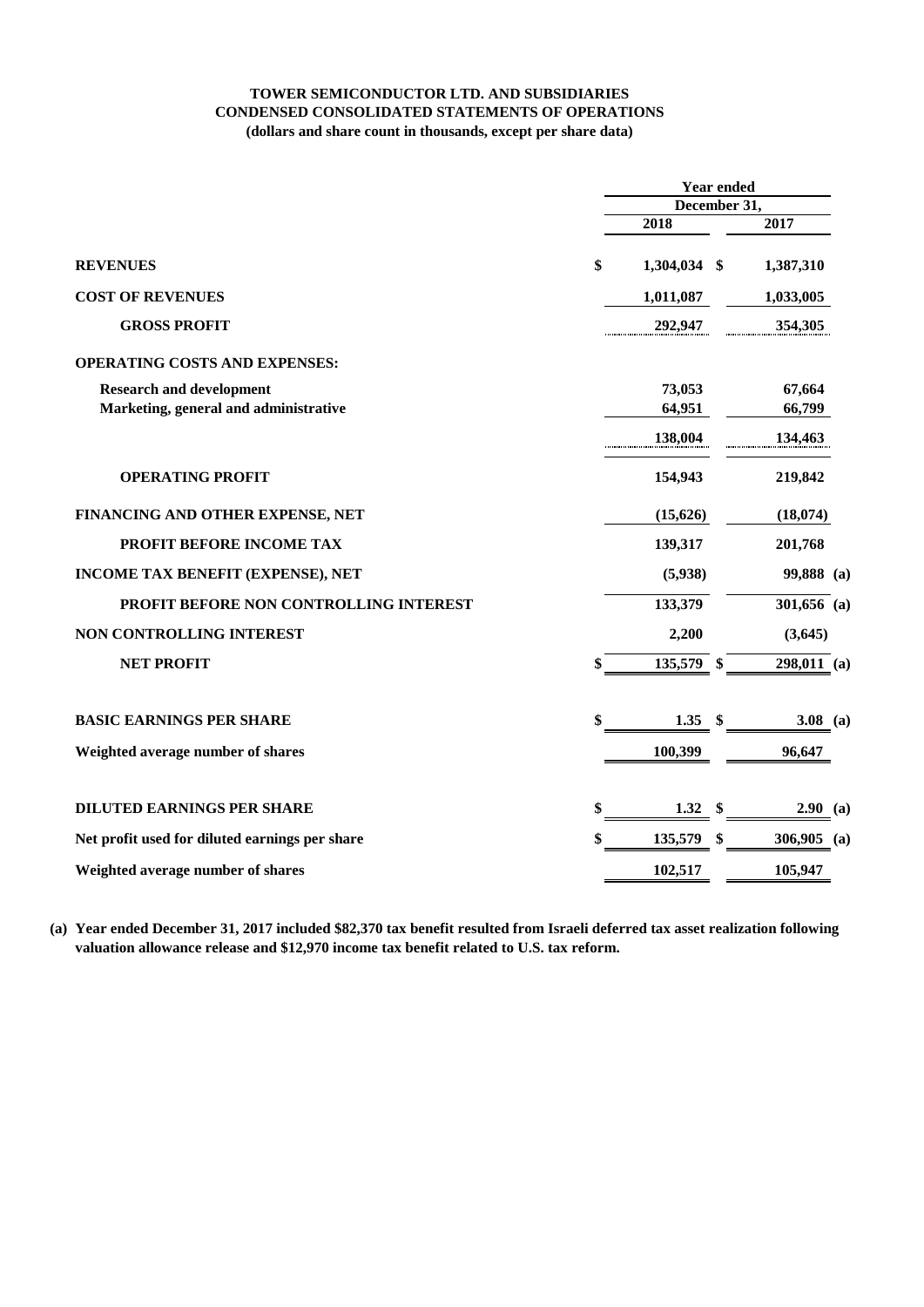#### **TOWER SEMICONDUCTOR LTD. AND SUBSIDIARIES RECONCILIATION OF CERTAIN FINANCIAL DATA (UNAUDITED) (dollars and share count in thousands, except per share data)**

|                                                                                                                  |    | Three months ended |    |               |    |              |  |  |  |
|------------------------------------------------------------------------------------------------------------------|----|--------------------|----|---------------|----|--------------|--|--|--|
|                                                                                                                  |    | December 31,       |    | September 30, |    | December 31, |  |  |  |
|                                                                                                                  |    | 2018               |    | 2018          |    | 2017         |  |  |  |
| RECONCILIATION FROM GAAP NET PROFIT TO ADJUSTED NET PROFIT:                                                      |    |                    |    |               |    |              |  |  |  |
| <b>GAAP NET PROFIT</b>                                                                                           | \$ | 38,073 \$          |    | 33,646        | \$ | 147,211      |  |  |  |
| <b>Stock based compensation</b>                                                                                  |    | 3,906              |    | 2,710         |    | 3,481        |  |  |  |
| Amortization of acquired intangible assets                                                                       |    | 1,614              |    | 1,627         |    | 1,564        |  |  |  |
| Income tax benefit resulted from Israeli deferred tax asset<br>realization following valuation allowance release |    |                    |    | --            |    | (82,370)     |  |  |  |
| Income tax benefit related to U.S. tax reform                                                                    |    |                    |    | ٠.            |    | (12,970)     |  |  |  |
|                                                                                                                  |    |                    |    |               |    |              |  |  |  |
| <b>ADJUSTED NET PROFIT</b>                                                                                       | \$ | 43,593 \$          |    | 37,983        | \$ | 56,916       |  |  |  |
| <b>ADJUSTED EARNINGS PER SHARE:</b>                                                                              |    |                    |    |               |    |              |  |  |  |
| <b>Basic</b>                                                                                                     | \$ | 0.42 S             |    | 0.38          | \$ | 0.58         |  |  |  |
| <b>Diluted</b>                                                                                                   | \$ | $0.41 \text{ }$ \$ |    | 0.37          | \$ | 0.55         |  |  |  |
| <b>Fully diluted</b>                                                                                             | \$ | $0.41 \;$ \$       |    | 0.37          | \$ | 0.55         |  |  |  |
| <b>ADJUSTED NET PROFIT USED TO CALCULATE PER SHARE DATA:</b>                                                     |    |                    |    |               |    |              |  |  |  |
| <b>Basic</b>                                                                                                     | \$ | 43.593 \$          |    | 37,983        | \$ | 56,916       |  |  |  |
| <b>Diluted</b>                                                                                                   | \$ | 43,593             | \$ | 37,983        | \$ | 59,207       |  |  |  |
| <b>Fully diluted</b>                                                                                             | \$ | 44,663 \$          |    | 40,149        | \$ | 59,207       |  |  |  |
| NUMBER OF SHARES AND OTHER SECURITIES USED TO CALCULATE PER SHARE DATA:                                          |    |                    |    |               |    |              |  |  |  |
| <b>Basic</b>                                                                                                     |    | 103,997            |    | 100,158       |    | 98,312       |  |  |  |
| <b>Diluted</b>                                                                                                   |    | 105,776            |    | 102,083       |    | 106,776      |  |  |  |
| <b>Fully diluted</b>                                                                                             |    | 108,268            |    | 108,146       |    | 107,721      |  |  |  |
| <b>EBITDA CALCULATION:</b>                                                                                       |    |                    |    |               |    |              |  |  |  |
| <b>GAAP OPERATING PROFIT</b>                                                                                     | \$ | $40,239$ \$        |    | 38,559        | \$ | 54,486       |  |  |  |
| <b>Depreciation of fixed assets</b>                                                                              |    | 46,950             |    | 46,172        |    | 47,741       |  |  |  |
| <b>Stock based compensation</b>                                                                                  |    | 3,906              |    | 2,710         |    | 3,481        |  |  |  |
| Amortization of acquired intangible assets                                                                       |    | 1,614              |    | 1,627         |    | 1,564        |  |  |  |
| <b>EBITDA</b>                                                                                                    |    | 92,709 \$          |    | 89,068        |    | 107,272      |  |  |  |
|                                                                                                                  |    |                    |    |               |    |              |  |  |  |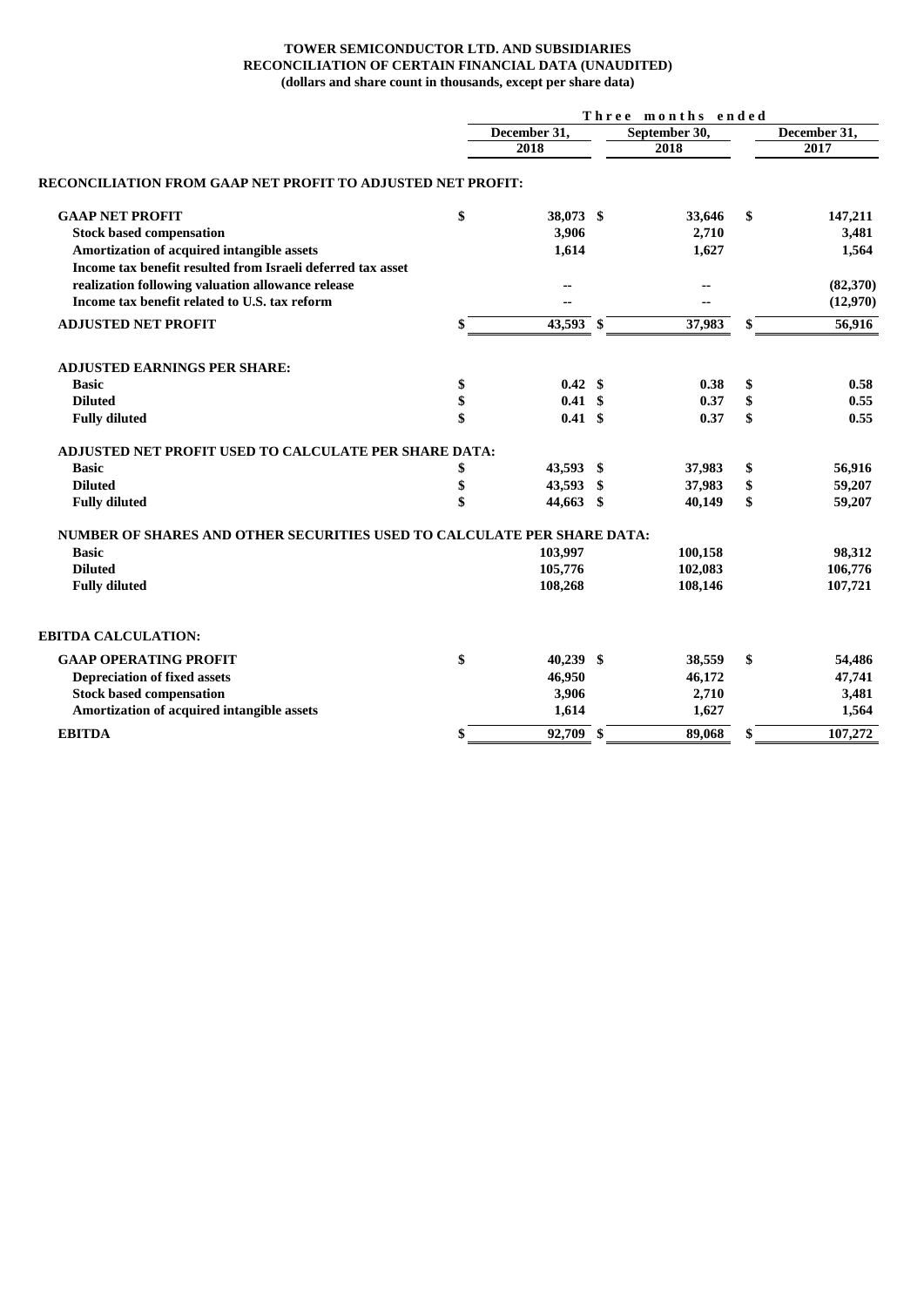#### **TOWER SEMICONDUCTOR LTD. AND SUBSIDIARIES RECONCILIATION OF CERTAIN FINANCIAL DATA (UNAUDITED) (dollars and share count in thousands, except per share data)**

|                                                                                                                                                                |    | <b>Year ended</b><br>December 31, |    |                      |  |
|----------------------------------------------------------------------------------------------------------------------------------------------------------------|----|-----------------------------------|----|----------------------|--|
|                                                                                                                                                                |    |                                   |    |                      |  |
|                                                                                                                                                                |    | 2018                              |    | 2017                 |  |
| RECONCILIATION FROM GAAP NET PROFIT TO ADJUSTED NET PROFIT:                                                                                                    |    |                                   |    |                      |  |
| <b>GAAP NET PROFIT</b>                                                                                                                                         | \$ | 135,579                           | \$ | 298,011              |  |
| <b>Stock based compensation</b>                                                                                                                                |    | 12,661                            |    | 11,648               |  |
| Amortization of acquired intangible assets                                                                                                                     |    | 6,554                             |    | 8,307                |  |
| Income tax benefit resulted from Israeli deferred tax asset realization following valuation allowance release<br>Income tax benefit related to U.S. tax reform |    | --                                |    | (82,370)<br>(12,970) |  |
| <b>ADJUSTED NET PROFIT</b>                                                                                                                                     | \$ | 154,794                           | \$ | 222,626              |  |
| <b>ADJUSTED EARNINGS PER SHARE:</b>                                                                                                                            |    |                                   |    |                      |  |
| <b>Basic</b>                                                                                                                                                   | \$ | 1.54                              | \$ | 2.30                 |  |
| <b>Diluted</b>                                                                                                                                                 | \$ | 1.51                              | \$ | 2.19                 |  |
| <b>Fully diluted</b>                                                                                                                                           | \$ | 1.51                              | \$ | 2.15                 |  |
| ADJUSTED NET PROFIT USED TO CALCULATE PER SHARE DATA:                                                                                                          |    |                                   |    |                      |  |
| <b>Basic</b>                                                                                                                                                   | \$ | 154,794                           | \$ | 222,626              |  |
| <b>Diluted</b>                                                                                                                                                 | \$ | 154,794                           | \$ | 231,520              |  |
| <b>Fully diluted</b>                                                                                                                                           | \$ | 163,194                           | \$ | 231,520              |  |
| NUMBER OF SHARES AND OTHER SECURITIES USED TO CALCULATE PER SHARE DATA:                                                                                        |    |                                   |    |                      |  |
| <b>Basic</b>                                                                                                                                                   |    | 100,399                           |    | 96,647               |  |
| <b>Diluted</b>                                                                                                                                                 |    | 102,517                           |    | 105,947              |  |
| <b>Fully diluted</b>                                                                                                                                           |    | 108,268                           |    | 107,721              |  |
| EBITDA CALCULATION:                                                                                                                                            |    |                                   |    |                      |  |
| <b>GAAP OPERATING PROFIT</b>                                                                                                                                   | \$ | 154,943                           | \$ | 219,842              |  |
| <b>Depreciation of fixed assets</b>                                                                                                                            |    | 187,460                           |    | 185,464              |  |
| <b>Stock based compensation</b>                                                                                                                                |    | 12,661                            |    | 11,648               |  |
| Amortization of acquired intangible assets                                                                                                                     |    | 6,554                             |    | 8,307                |  |
| <b>EBITDA</b>                                                                                                                                                  |    | 361,618                           | S  | 425,261              |  |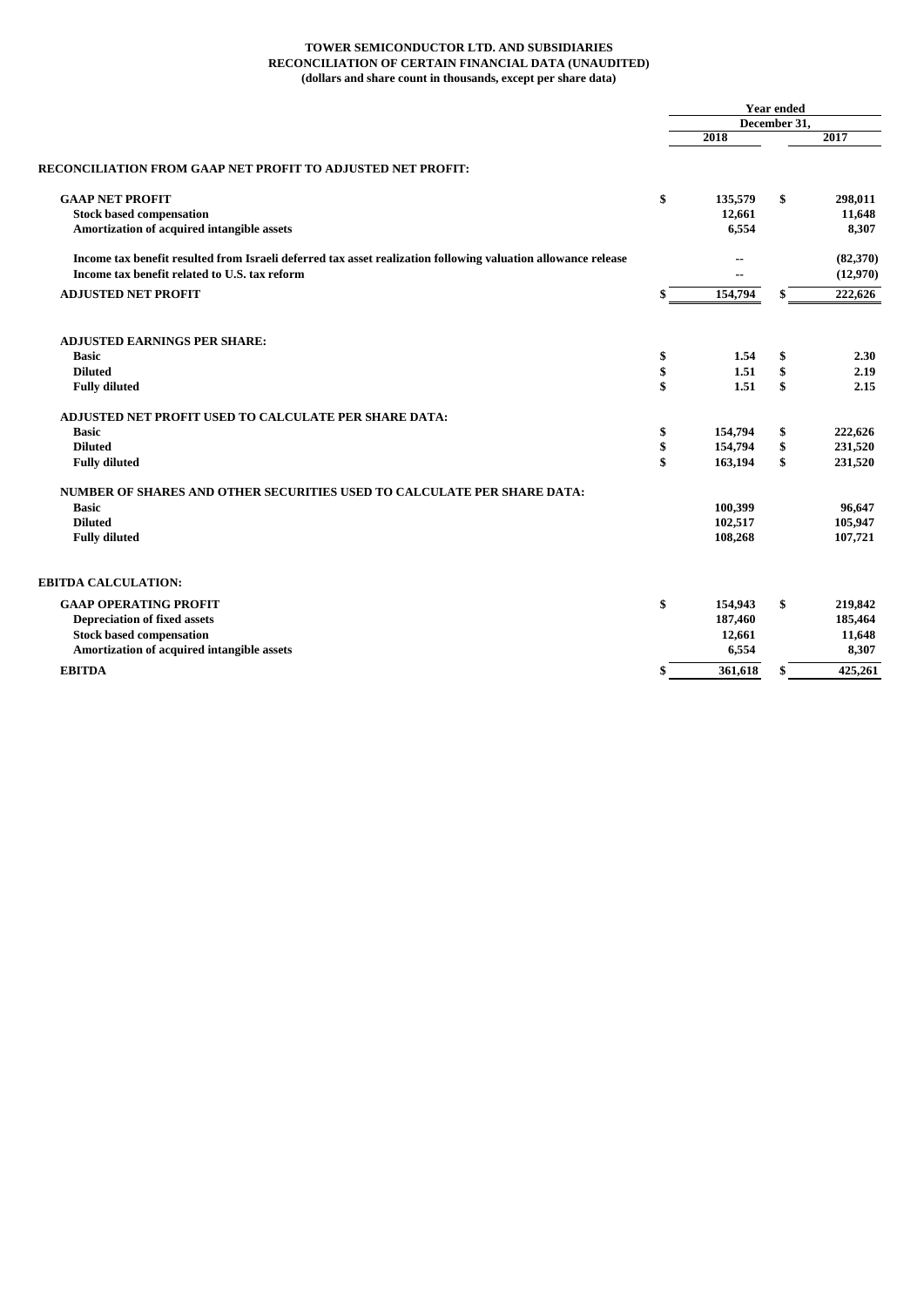#### **TOWER SEMICONDUCTOR LTD. AND SUBSIDIARIES CONSOLIDATED SOURCES AND USES REPORT (UNAUDITED) (dollars in thousands)**

|                                                                                 | Three months ended |              |
|---------------------------------------------------------------------------------|--------------------|--------------|
|                                                                                 | December 31.       | December 31. |
|                                                                                 | 2018               | 2017         |
| CASH AND CASH EQUIVALENTS - BEGINNING OF PERIOD                                 | \$<br>464,446      | 480,407      |
| Net cash provided by operating activities                                       | 91.496             | 85,285       |
| Investments in property and equipment, net                                      | (48, 654)          | (41, 349)    |
| <b>Exercise of options, net</b>                                                 | 9                  | 3,278        |
| Investments in short-term deposits, marketable securities and other assets, net | (123, 126)         | (64, 867)    |
| Debt repaid, net                                                                | (2,924)            | (16, 863)    |
| Effect of Japanese Yen exchange rate change over cash balance                   | 3,844              | 70           |
| <b>CASH AND CASH EQUIVALENTS - END OF PERIOD</b>                                | 385,091            | 445,961      |
| FREE CASH FLOW                                                                  | 42,843             | 43,936       |
|                                                                                 |                    |              |

|                                                                                 |    | Year                 | ended                |  |
|---------------------------------------------------------------------------------|----|----------------------|----------------------|--|
|                                                                                 |    | December 31.<br>2018 | December 31,<br>2017 |  |
| <b>CASH AND SHORT-TERM DEPOSITS - BEGINNING OF PERIOD</b>                       | \$ | 445.961              | \$<br>389,377        |  |
| Net cash provided by operating activities                                       |    | 312,897              | 355,635 (b)          |  |
| Investments in property and equipment, net                                      |    | (169,741)            | (164, 717)           |  |
| <b>Exercise of warrants and options, net</b>                                    |    | 714                  | 31,315               |  |
| Investments in short-term deposits, marketable securities and other assets, net |    | (158, 476)           | (114, 736)           |  |
| Debt repaid, net                                                                |    | (48, 849)            | (50, 255)            |  |
| Effect of Japanese Yen exchange rate change over cash balance                   |    | 2,585                | 3,720                |  |
| <b>TPSCo dividend to Panasonic</b>                                              |    | --                   | (4,378)              |  |
| <b>CASH AND CASH EQUIVALENTS - END OF PERIOD</b>                                | ж  | 385,091              | 445,961              |  |
| <b>FREE CASH FLOW</b>                                                           |    | 143.156              | $190,918$ (b)        |  |

**(b) Net cash provided by operating activities for the year ended December 31, 2017 included \$18,000 received from Tacoma as announced on August 21, 2017.**